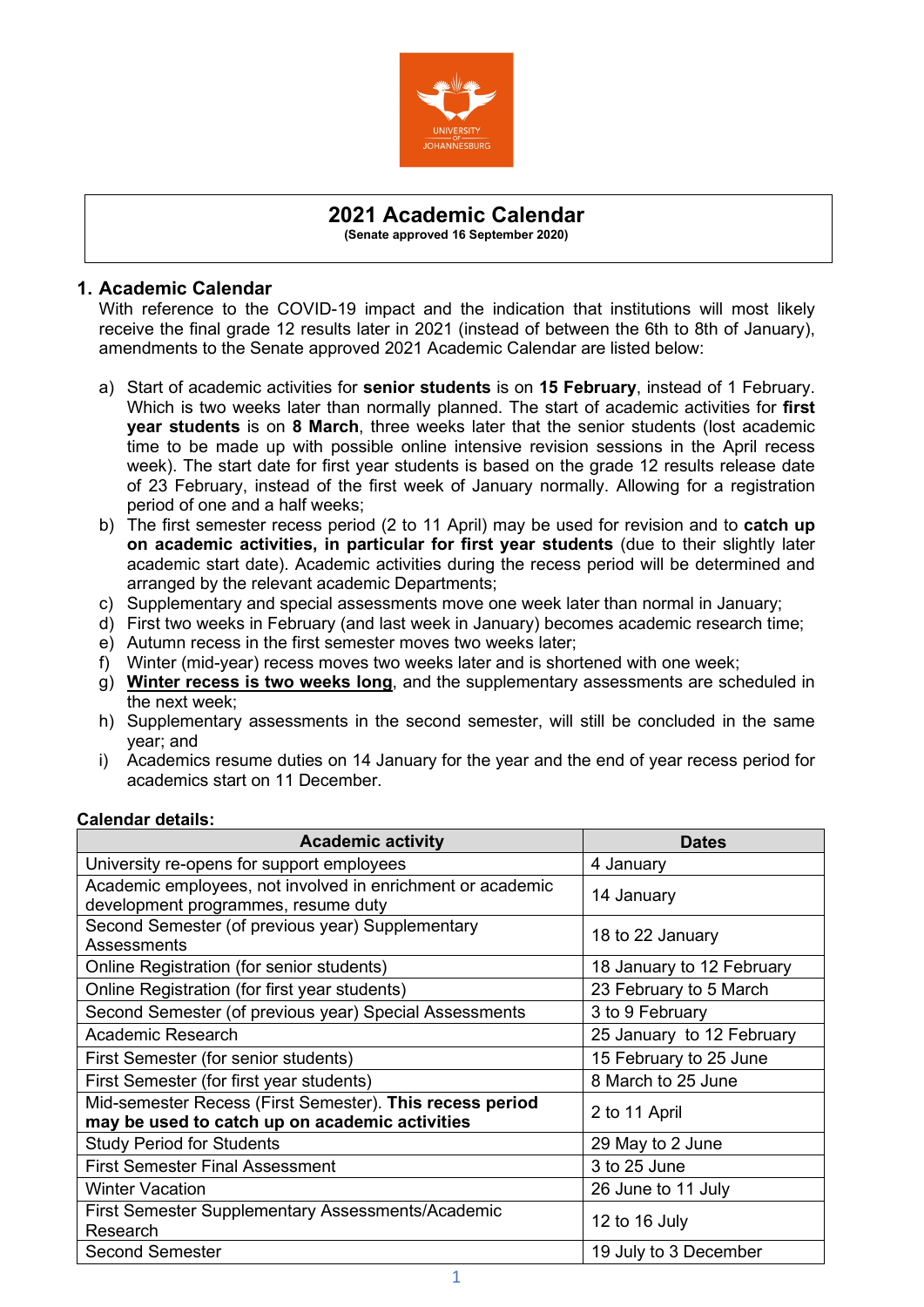| <b>First Semester Special Assessment</b>         | 29 July to 4 Aug          |  |  |  |  |
|--------------------------------------------------|---------------------------|--|--|--|--|
| Mid-semester Recess (2nd Semester)               | 4 to 12 September         |  |  |  |  |
| <b>Study Period for Students</b>                 | 23 to 27 October          |  |  |  |  |
| <b>Second Semester Final Assessment</b>          | 28 October to 19 November |  |  |  |  |
| <b>Study Period for Students</b>                 | 20 to 26 November         |  |  |  |  |
| <b>Second Semester Supplementary Assessments</b> | 29 November to 3 December |  |  |  |  |
| Start of Summer Holiday for students             | 4 December                |  |  |  |  |
| Start of December Holiday for academic staff     | 11 December               |  |  |  |  |
| Start of December Holiday for support staff      | 16 December               |  |  |  |  |
| Second Semester (Special Assessment)             | 10 to 14 January 2022     |  |  |  |  |

## **Public and University holidays:**

| <b>Description</b>                                | <b>Dates</b> |  |  |  |
|---------------------------------------------------|--------------|--|--|--|
| New Year's Day                                    | 1 January    |  |  |  |
| Human Rights Day                                  | 21 March     |  |  |  |
| Public Holiday due to Human Right's day on Sunday | 22 March     |  |  |  |
| Good Friday                                       | 2 April      |  |  |  |
| <b>Family Day</b>                                 | 5 April      |  |  |  |
| <b>University Holiday</b>                         | 26 April     |  |  |  |
| Freedom Day                                       | 27 April     |  |  |  |
| <b>Worker's Day</b>                               | 1 May        |  |  |  |
| Youth Day                                         | 16 June      |  |  |  |
| National Women's Day                              | 9 August     |  |  |  |
| Heritage Day                                      | 24 September |  |  |  |
| Day of Reconciliation                             | 16 December  |  |  |  |
| Christmas Day                                     | 25 December  |  |  |  |
| Day of Goodwill                                   | 26 December  |  |  |  |
| Public Holiday due to Day of Goodwill on Sunday   | 27 December  |  |  |  |

#### **Important notes:**

| Academic classes start for senior students     | 15 February                                                                                                                                                          |  |  |  |  |
|------------------------------------------------|----------------------------------------------------------------------------------------------------------------------------------------------------------------------|--|--|--|--|
| Academic classes start for first-year students | 8 March                                                                                                                                                              |  |  |  |  |
| University re-opens for support employees      | 04 January                                                                                                                                                           |  |  |  |  |
| University re-opens for academic employees     | 14 January                                                                                                                                                           |  |  |  |  |
| Lecturing Timetable Switches                   | The lecturing timetable of a<br>Monday will be followed on<br>22 April and 18 August.<br>The lecturing timetable of a<br>Friday will be followed on 21<br>September. |  |  |  |  |
| <b>University Holiday</b>                      | 26 April                                                                                                                                                             |  |  |  |  |
| University closes for the December Holidays    | 15 December                                                                                                                                                          |  |  |  |  |